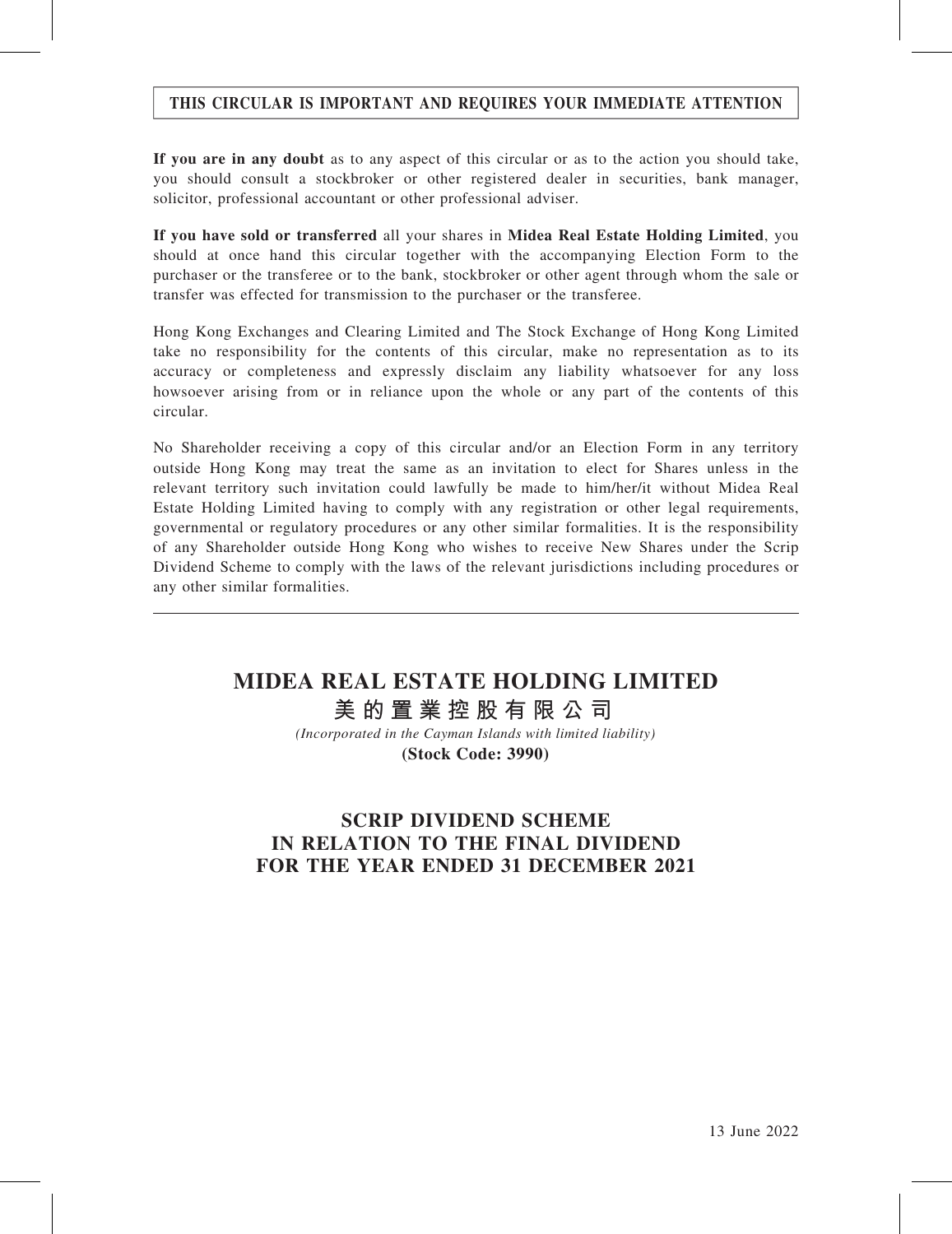# **CONTENTS**

## Page

| $\overline{\phantom{0}}$ |                                                 |                |  |  |  |
|--------------------------|-------------------------------------------------|----------------|--|--|--|
|                          |                                                 |                |  |  |  |
|                          | <b>Letter from the Board</b>                    |                |  |  |  |
| 1.                       |                                                 | $\overline{4}$ |  |  |  |
| 2.                       |                                                 | 5              |  |  |  |
| 3.                       |                                                 | 6              |  |  |  |
| 4.                       |                                                 | 6              |  |  |  |
| 5.                       |                                                 | 6              |  |  |  |
| 6.                       |                                                 | $\overline{7}$ |  |  |  |
| 7.                       |                                                 | 8              |  |  |  |
| 8.                       | Stock Exchange Listing, Clearing and Settlement | 8              |  |  |  |
| 9.                       |                                                 | $\mathbf Q$    |  |  |  |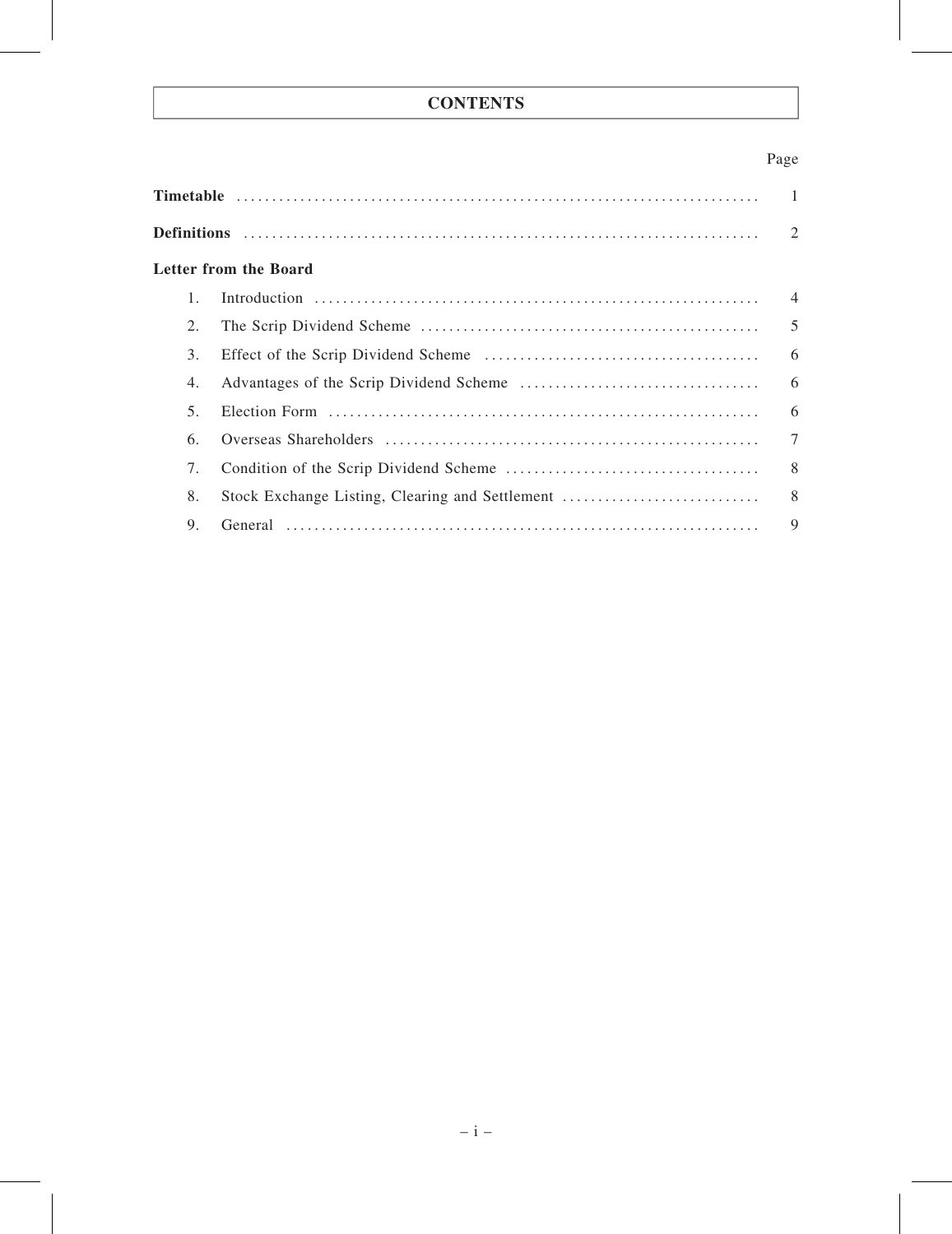## TIMETABLE

| The following is a summary of the events in relation to the Scrip Dividend Scheme in the<br>form of a timetable:                                                                                     |
|------------------------------------------------------------------------------------------------------------------------------------------------------------------------------------------------------|
|                                                                                                                                                                                                      |
| Latest time to lodge transfer documents<br>Tuesday, 31 May 2022                                                                                                                                      |
| Closure of the register of members of the Company<br>for the purpose of determining the Shareholders' entitlement<br>to Thursday, 2 June 2022<br>(both days inclusive)                               |
|                                                                                                                                                                                                      |
| Latest time for return of the Election Form<br>Wednesday, 29 June 2022                                                                                                                               |
| Despatch of cheques for cash dividends and/or definitive<br>certificates for New Shares at the risk of recipients  Wednesday, 13 July 2022                                                           |
| Expected first day of dealings in New Shares  Thursday, 14 July 2022<br>(subject to the proper receipt of<br>definitive certificates<br>for the New Shares by<br>the relevant Eligible Shareholders) |

Notes:

- 1. All references to dates and time in this circular are to Hong Kong dates and time.
- 2. If there is/are a tropical cyclone warning signal number 8 or above, or a ''black'' rainstorm warning signal or ''extreme conditions after super typhoons'' announced by the Hong Kong Government in force at or at any time prior to 4:30 p.m. on Wednesday, 29 June 2022, the deadline for return of the Election Form will be extended. Further information is set out in the section headed ''Letter from the Board — Election Form'' in this circular.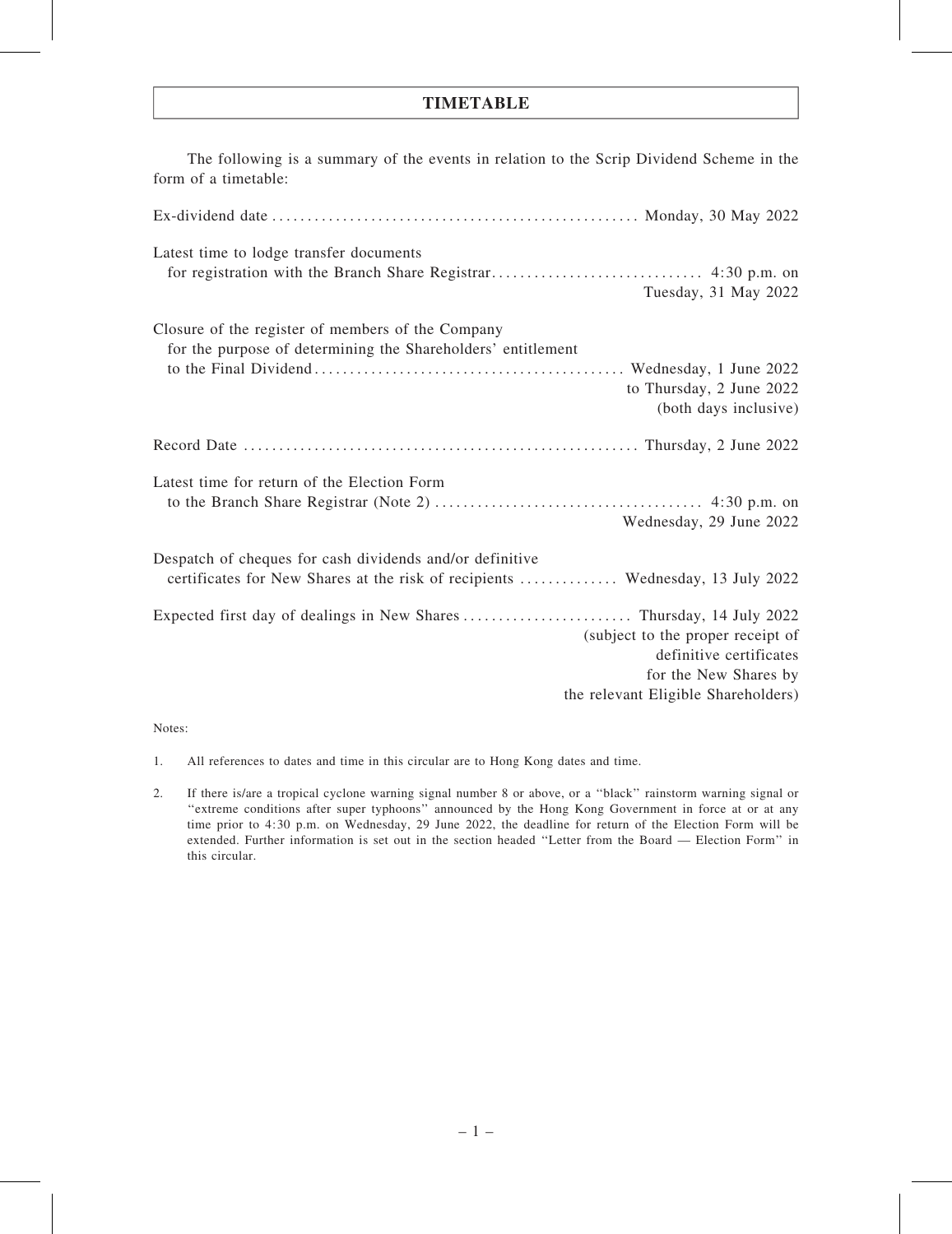## DEFINITIONS

In this circular, the following expressions have the following meanings unless the context requires otherwise:

| "Annual General Meeting"  | the annual general meeting of the Company held with the<br>combination of an in-room meeting on 26 May 2022 at<br>11:00 a.m. at 30/F, Tower 4, Midea Real Estate Plaza, No.<br>1 Chengde Road, Beijiao Town, Shunde District, Foshan<br>City, Guangdong Province, the PRC and an online virtual<br>meeting |  |  |  |  |
|---------------------------|------------------------------------------------------------------------------------------------------------------------------------------------------------------------------------------------------------------------------------------------------------------------------------------------------------|--|--|--|--|
| "Board"                   | the board of Directors of the Company                                                                                                                                                                                                                                                                      |  |  |  |  |
| "Branch Share Registrar"  | the Company's Hong Kong branch share registrar and<br>transfer office, Tricor Investor Services Limited at Level<br>54, Hopewell Centre, 183 Queen's Road East, Hong Kong                                                                                                                                  |  |  |  |  |
| "BVI"                     | the British Virgin Islands                                                                                                                                                                                                                                                                                 |  |  |  |  |
| "Company"                 | Midea Real Estate Holding Limited (美的置業控股有限公<br>$\vec{p}$ ), an exempted company incorporated in the Cayman<br>Islands with limited liability on 29 November 2017, the<br>shares of which are listed on the Main Board of the Stock<br>Exchange (stock code: 3990)                                         |  |  |  |  |
| "Director(s)"             | the director(s) of the Company                                                                                                                                                                                                                                                                             |  |  |  |  |
| "Election Form(s)"        | the form(s) of election in relation to the Scrip Dividend<br>Scheme for the Eligible Shareholders to elect to receive the<br>Final Dividend wholly or partly in New Shares instead of in<br>cash                                                                                                           |  |  |  |  |
| "Eligible Shareholder(s)" | Shareholder(s) whose name(s) was (were) recorded on the<br>register of members of the Company on the Record Date                                                                                                                                                                                           |  |  |  |  |
| "Final Dividend"          | the final dividend of HK\$1.60 per Share for the year ended<br>31 December 2021 payable to the Eligible Shareholders                                                                                                                                                                                       |  |  |  |  |
| "Group"                   | the Company and its subsidiaries                                                                                                                                                                                                                                                                           |  |  |  |  |
| "HK\$"                    | Hong Kong Dollars, the lawful currency of Hong Kong                                                                                                                                                                                                                                                        |  |  |  |  |
| "Hong Kong"               | Hong Kong Special Administrative Region of the PRC                                                                                                                                                                                                                                                         |  |  |  |  |
| "Listing Rules"           | the Rules Governing the Listing of Securities on the Main<br>Board of the Stock Exchange                                                                                                                                                                                                                   |  |  |  |  |
| "New Share(s)"            | new Share(s) to be allotted, issued and credited as fully<br>paid up under the Scrip Dividend Scheme                                                                                                                                                                                                       |  |  |  |  |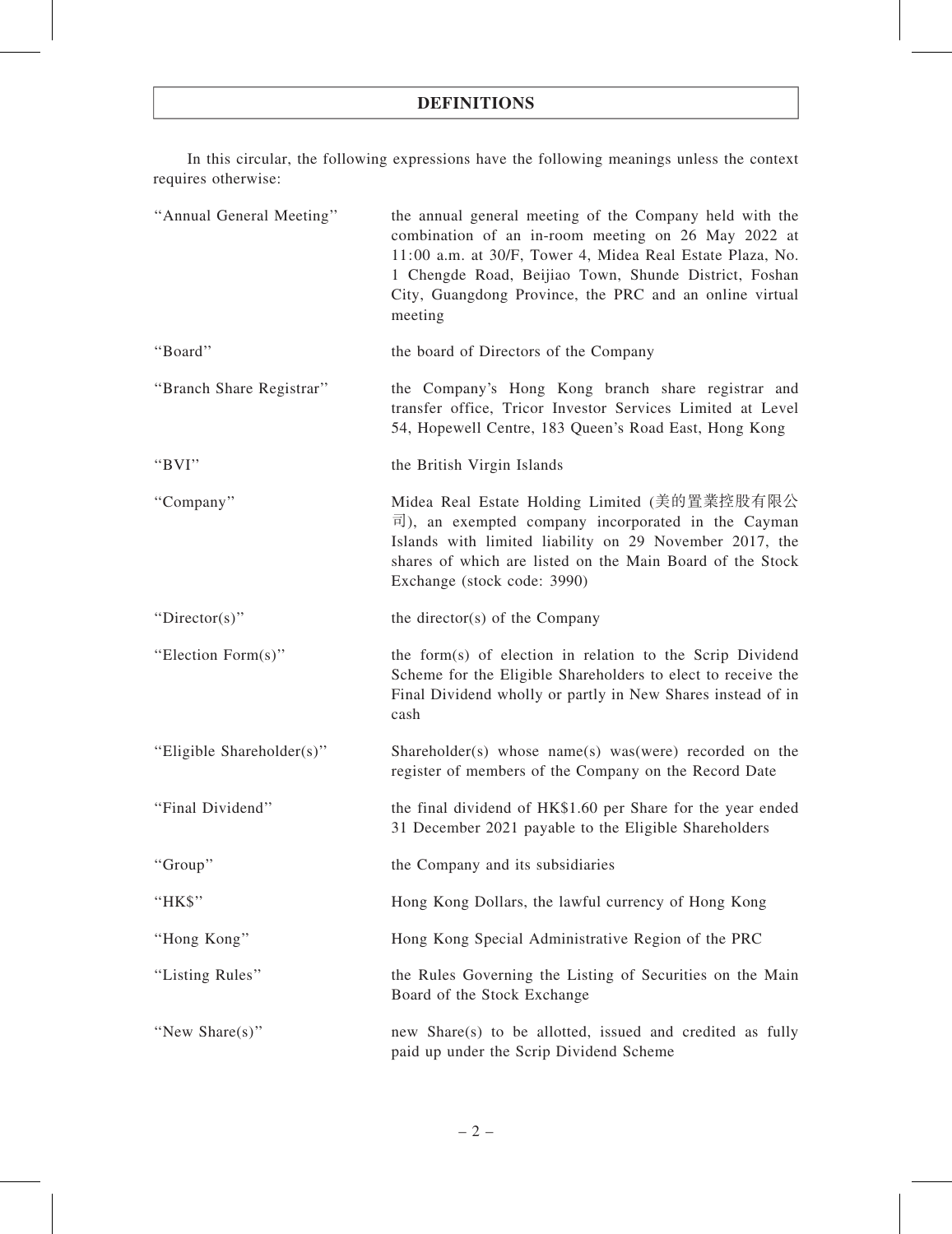## DEFINITIONS

| "Overseas Shareholder(s)" | Shareholder(s) whose address(es) as shown on the register<br>of members of the Company on the Record Date was (were)<br>outside Hong Kong                                                                                                                                           |  |  |  |
|---------------------------|-------------------------------------------------------------------------------------------------------------------------------------------------------------------------------------------------------------------------------------------------------------------------------------|--|--|--|
| "PRC"                     | People's Republic of China, for the purpose of this circular,<br>excluding Hong Kong, Macau and Taiwan                                                                                                                                                                              |  |  |  |
| "Record Date"             | Thursday, 2 June 2022, being the date for determining the<br>Shareholders' respective entitlements to the Final Dividend                                                                                                                                                            |  |  |  |
| "Scrip Dividend Scheme"   | the scheme offering Eligible Shareholders the scrip<br>dividend option whereby Eligible Shareholders may elect to<br>receive the Final Dividend wholly or partly by the allotment<br>of New Shares credited as fully paid in lieu of cash<br>dividend                               |  |  |  |
| "Share $(s)$ "            | ordinary share(s) in the share capital of the Company with<br>nominal value of HK\$1.00 each (or of such other nominal<br>amount as shall result from a subdivision, consolidation,<br>reclassification or reconstruction of the share capital of the<br>Company from time to time) |  |  |  |
| "Shareholder(s)"          | the holder(s) of the Shares                                                                                                                                                                                                                                                         |  |  |  |
| "Stock Exchange"          | The Stock Exchange of Hong Kong Limited                                                                                                                                                                                                                                             |  |  |  |
| $\lq\lq q_0$ "            | per cent                                                                                                                                                                                                                                                                            |  |  |  |

Should there be any discrepancy between the English and Chinese versions of this circular, the English version shall prevail.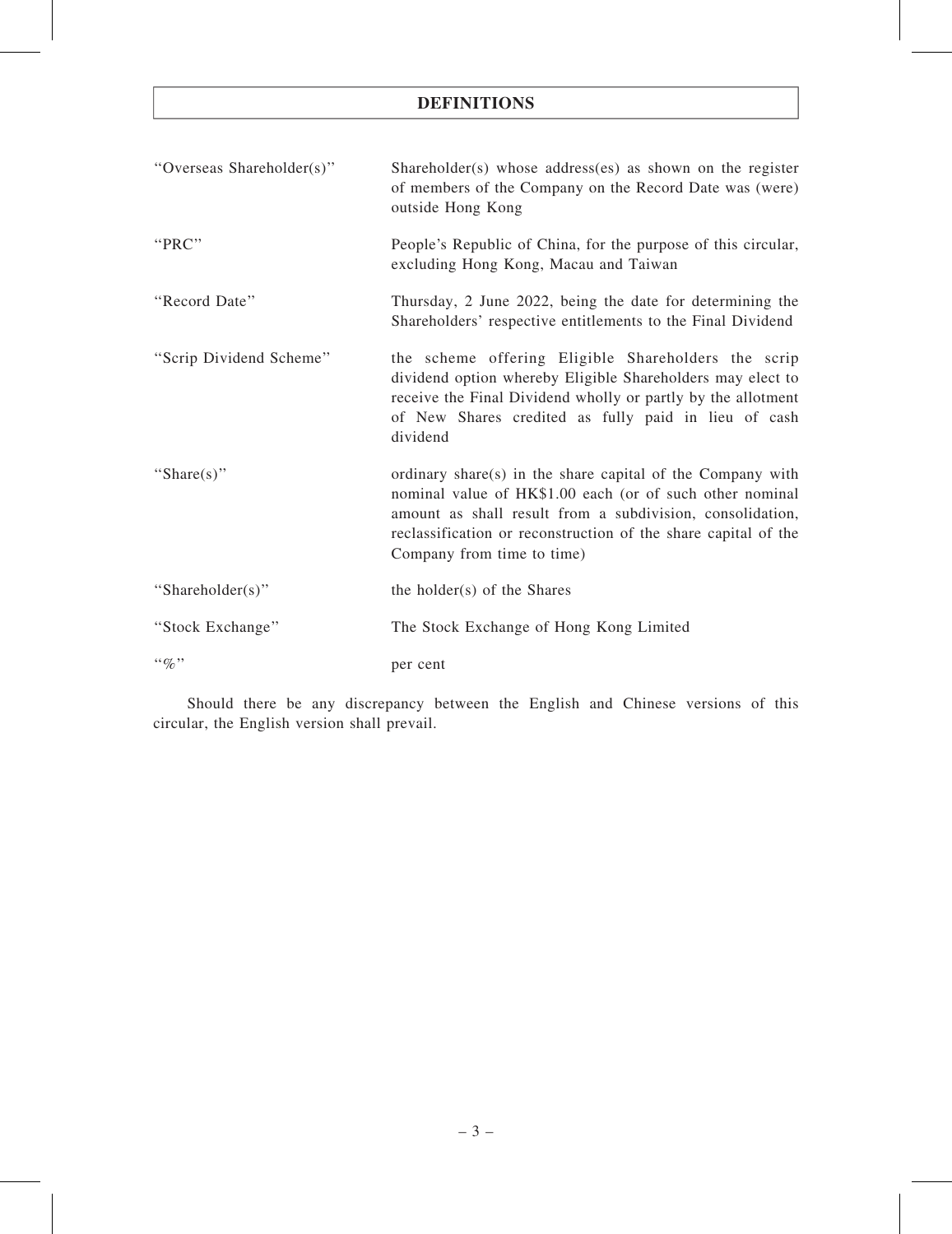# **MIDEA REAL ESTATE HOLDING LIMITED 美的置業控股有限公司**

*(Incorporated in the Cayman Islands with limited liability)* **(Stock Code: 3990)**

#### Executive Directors:

Mr. Hao Hengle (Chairman) Mr. Wang Quanhui Mr. Lin Ge Mr. Zhang Ziliang

#### Non-executive Directors:

Mr. He Jianfeng Mr. Zhao Jun

#### Independent Non-executive Directors:

Mr. Tan Jinsong Mr. O'Yang Wiley Mr. Lu Qi

#### Registered Office:

Walkers Corporate Limited 190 Elgin Avenue George Town Grand Cayman KY1-9008 Cayman Islands

#### Principal Place of Business in Hong Kong:

Suites 3906–3910, 39/F, Tower 6 The Gateway, Harbour City No. 9 Canton Road Tsim Sha Tsui Kowloon Hong Kong

13 June 2022

To the Shareholders

Dear Sir/Madam

## SCRIP DIVIDEND SCHEME IN RELATION TO THE FINAL DIVIDEND FOR THE YEAR ENDED 31 DECEMBER 2021

#### 1. INTRODUCTION

On 25 March 2022, the Board recommended the payment of the Final Dividend to the Shareholders whose names appear on the register of members of the Company on the Record Date. On 16 May 2022, the Board decided to change the payment date of the Final Dividend from on or about 17 August 2022 as originally scheduled to on or about 13 July 2022. At the Annual General Meeting, the Final Dividend was approved by the Shareholders, with the Eligible Shareholders being given an option to elect to receive the Final Dividend all in cash, or all in New Shares, or partly in New Shares and partly in cash under the Scrip Dividend Scheme.

The purposes of this circular are (i) to provide information relating to the Scrip Dividend Scheme, and (ii) set out the relevant terms, procedures and conditions and the action to be taken by the Eligible Shareholders in relation thereto if they wish to participate in the Scrip Dividend Scheme.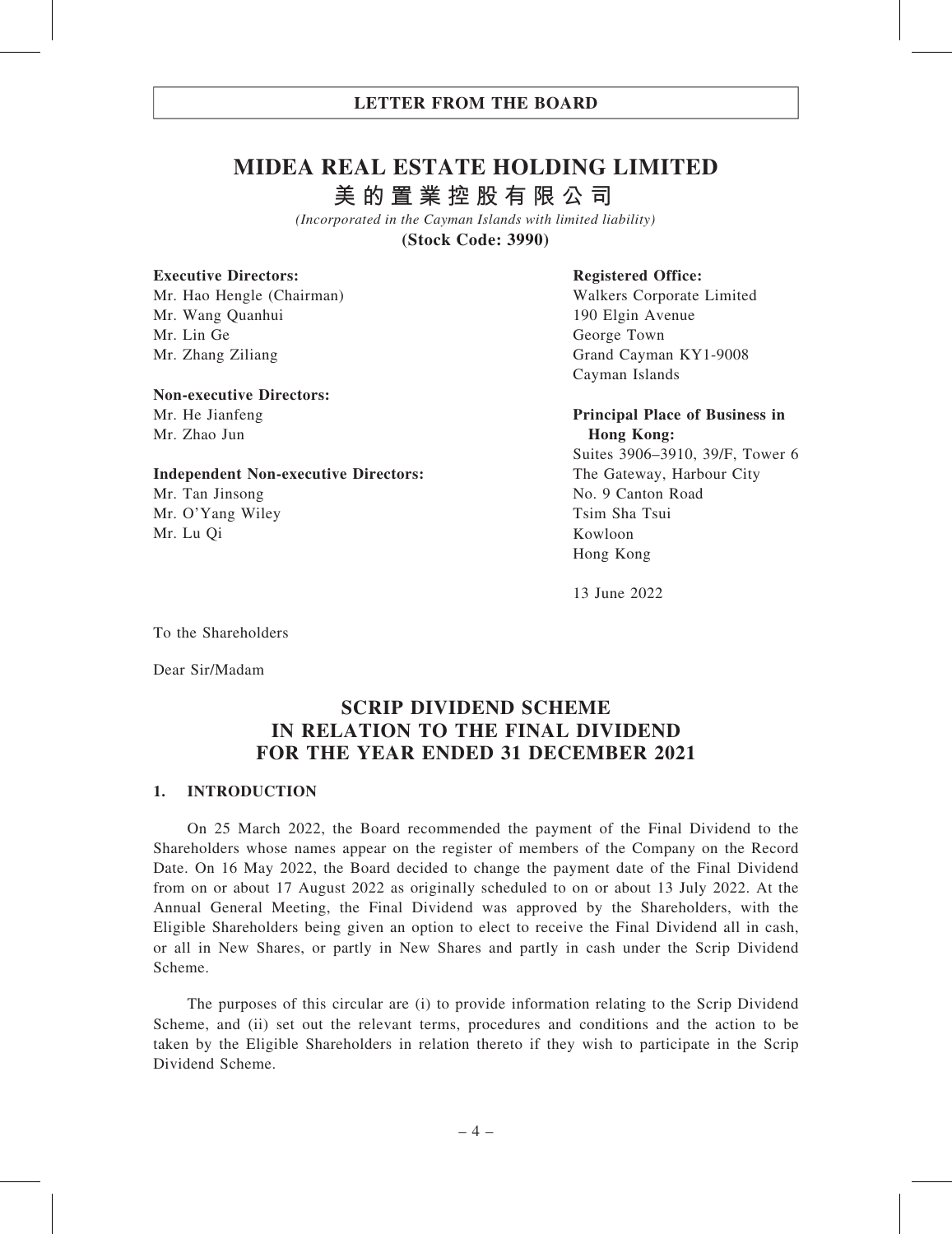#### 2. THE SCRIP DIVIDEND SCHEME

Under the Scrip Dividend Scheme, the Final Dividend is payable in cash to the Shareholders whose names were recorded on the register of members of the Company on the Record Date, with a scrip dividend option to the Eligible Shareholders.

For the purpose of determining the Shareholders' entitlement to the Final Dividend, the register of members of the Company was closed from Wednesday, 1 June 2022 to Thursday, 2 June 2022 (both days inclusive). The latest time by which transfers were accepted for registration for entitlement to the Final Dividend was 4:30 p.m. on Tuesday, 31 May 2022.

The Eligible Shareholders may elect to receive the Final Dividend in one of the following ways:

- (i) a cash dividend of HK\$1.60 per Share; or
- (ii) an allotment of such number of New Shares credited as fully paid and having an aggregate market value (as calculated below) equal to, save for adjustment for fractions, the total amount of the Final Dividend which such Eligible Shareholder could otherwise elect to receive in cash (the ''Maximum Entitlement''); or
- (iii) partly New Shares not exceeding the Maximum Entitlement and the remainder in cash.

If the Eligible Shareholders elect to receive the Final Dividend in cash, in whole or in part, such cash dividend will be paid in HK\$1.60 per Share.

For the purpose of calculating the number of New Shares to be allotted and issued pursuant to the Scrip Dividend Scheme, the market value of a New Share, which is calculated as equivalent to the average closing price of one Share as quoted on the Stock Exchange for the five consecutive trading days commencing from Friday, 27 May 2022 to Thursday, 2 June 2022 (both days inclusive), is HK\$12.97 per Share (the ''Average Closing Price''). Accordingly, the number of New Shares which the Eligible Shareholders are entitled to receive in respect of the Shares registered in their names as at the Record Date on a pro-rata basis is calculated as follows:

| Number of New Shares<br>to be received | $=$ | Number of Shares held<br>on the Record Date and<br>elected for the New<br><b>Shares</b> |  | HK\$1.60 per Share<br>(Final Dividend) |
|----------------------------------------|-----|-----------------------------------------------------------------------------------------|--|----------------------------------------|
| (rounded down to the<br>nearest whole  |     |                                                                                         |  | HK\$12.97                              |
| number)                                |     |                                                                                         |  | (Average Closing Price)                |

At the time the said price of a New Share was determined, the Company had no information that was not publicly available that would, or would be likely to, have a material adverse effect on the realisable price of the New Shares if the information were publicly available.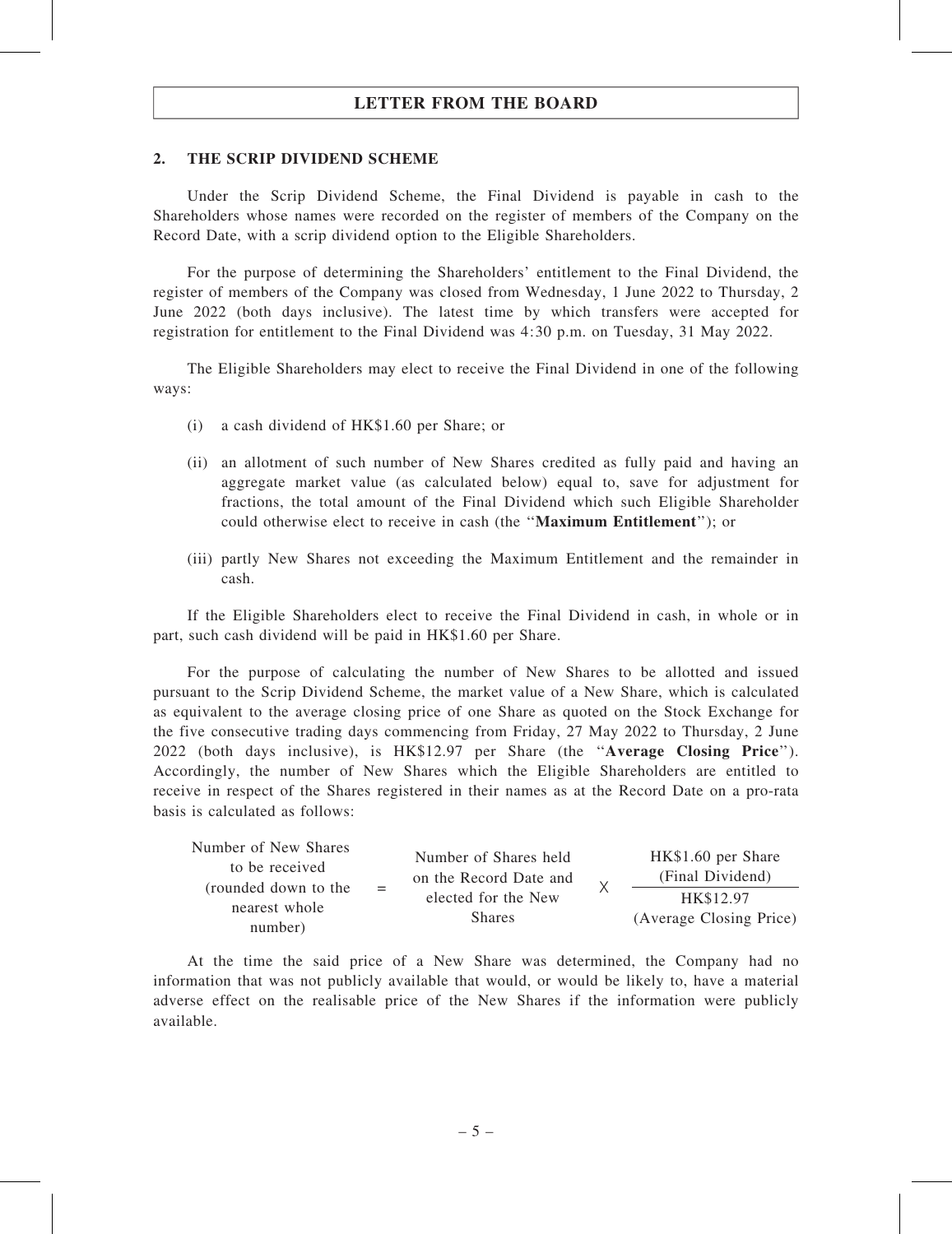The number of New Shares to be issued to the Eligible Shareholders will be rounded down to the nearest whole number. Fractional entitlements to New Shares under options (ii) and (iii) above will be disregarded and the benefit thereof will accrue to the Company.

The New Shares will rank pari passu in all aspects with the existing issued Shares and with one another on the date of allotment and issue of the New Shares, and will rank in full for all future dividends and distribution which may be declared, made or paid (except for the Final Dividend). The New Shares are not renounceable.

#### 3. EFFECT OF THE SCRIP DIVIDEND SCHEME

Based on 1,239,249,000 Shares in issue on the Record Date, if all Eligible Shareholders elect to receive the Final Dividend in cash, the total cash dividend payable by the Company will be HK\$1,982,798,400. If all Eligible Shareholders elect to receive their entitlements to the Final Dividend in form of New Shares, the maximum number of New Shares to be issued will be 152,875,744 Shares representing approximately 12.34% of the issued share capital of the Company on the Record Date and approximately 10.98% of the then issued share capital of the Company as enlarged by the issue of the New Shares (assuming there will be no other changes to the issued share capital of the Company except for the issue of the New Shares from the date of this circular to the date of issue of the New Shares).

Eligible Shareholders should note that the New Shares may give rise to notification requirements under Part XV of the Securities and Futures Ordinance (Chapter 571 of the Laws of Hong Kong). Shareholders who are in any doubt as to how these provisions may affect them as a result of the issue of the New Shares or as to their taxation position are recommended to consult their own professional advisers.

#### 4. ADVANTAGES OF THE SCRIP DIVIDEND SCHEME

The Scrip Dividend Scheme will give the Eligible Shareholders an opportunity to increase their investment in the Company at market value without incurring brokerage fees, stamp duty and related dealing costs. The Scrip Dividend Scheme will also benefit the Company to the extent that such cash which would otherwise have been paid to the Eligible Shareholders who elect to receive the New Shares in lieu of the cash dividend, either in whole or in part, will be retained for use as working capital by the Company.

#### 5. ELECTION FORM

An Election Form is enclosed with this circular for use by the Eligible Shareholders who wish to receive the Final Dividend wholly in New Shares or partly in New Shares and partly in cash. Please read carefully the instructions below and the instructions printed on the Election Form.

If you wish to receive your Final Dividend wholly in cash, you DO NOT need to take any action and DO NOT need to return the Election Form. Eligible Shareholders who do not make an election to receive their Final Dividend in New Shares will receive their Final Dividend in cash.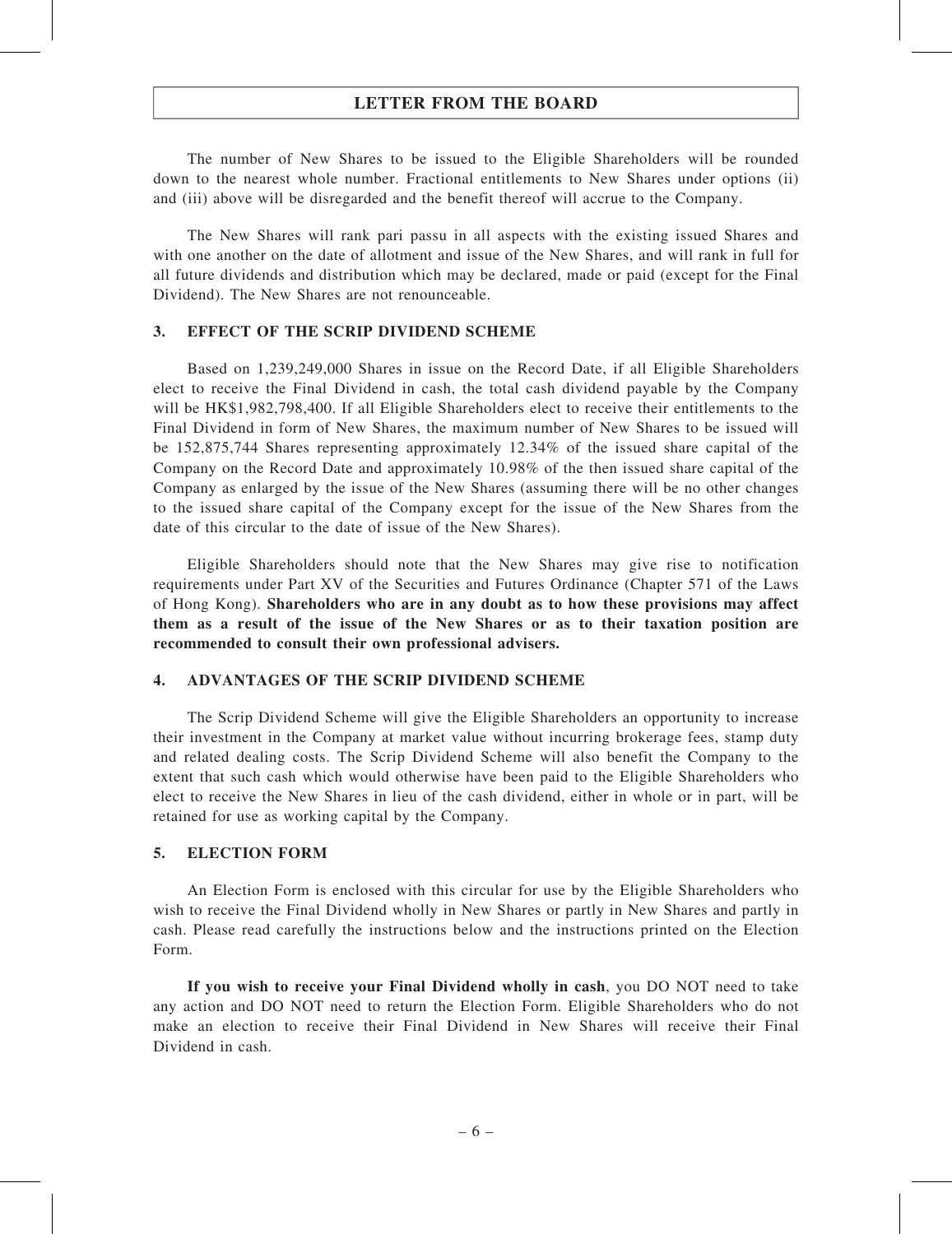If you wish to receive your Final Dividend wholly in New Shares or partly in New Shares and partly in cash, you should SIGN, DATE and RETURN the enclosed Election Form. If you sign the Election Form but do not specify the number of Shares in respect of which you wish to receive New Shares in lieu of the cash dividend, or if you elect to receive New Shares in respect of a greater number of Shares than your registered holding as at the Record Date, you will be deemed to have exercised your election to receive New Shares only in respect of all the Shares registered in your name on the Record Date.

The Election Form should be completed in accordance with the instructions printed thereon and returned to the Branch Share Registrar at Level 54, Hopewell Centre, 183 Queen's Road East, Hong Kong so as to be received no later than 4:30 p.m. on Wednesday, 29 June 2022. Late submissions of the Election Form will not be accepted.

The latest time for the return of the Election Form will be extended, as the case may be, in accordance with (a) or (b) below if a tropical cyclone warning signal number 8 or above, or a ''black'' rainstorm warning signal or ''extreme conditions after super typhoons'' announced by the Hong Kong Government is/are in force in Hong Kong:

- (a) at any time before 12:00 noon and no longer in force after 12:00 noon on Wednesday, 29 June 2022. The latest time for return of the Election Form will be extended to 5:00 p.m. on the same business day; or
- (b) at any time between 12:00 noon and 4:30 p.m. on Wednesday, 29 June 2022. The latest time for return of the Election Form will be extended to 4:30 p.m. on the next business day when none of the above warning signals is in force at any time between 9:00 a.m. and 4:30 p.m..

Failure to complete and return the Election Form in accordance with the instructions printed thereon will result in the relevant Eligible Shareholder's Final Dividend being paid wholly in the form of cash. Election in respect of the Final Dividend cannot be in any way withdrawn, revoked, superseded, or altered after the relevant Election Form is signed and lodged with the Branch Share Registrar. No acknowledgement of receipt of the Election Form will be issued.

#### 6. OVERSEAS SHAREHOLDERS

Based on the register of members of the Company as at the Record Date, there were two Eligible Shareholders with registered address in the BVI and there were no other Overseas **Shareholders** 

Based on the relevant legal opinion obtained and/or on account of the relevant legal and/ or regulatory restrictions and/or requirements as at the Record Date, such Overseas Shareholders are eligible to participate in the Scrip Dividend Scheme. Accordingly, a copy of this circular, together with the Election Form, is also sent to all Overseas Shareholders whose names appear on the register of members of the Company on the Record Date, who are entitled to elect for receiving the New Shares under the Scrip Dividend Scheme as set out in this circular.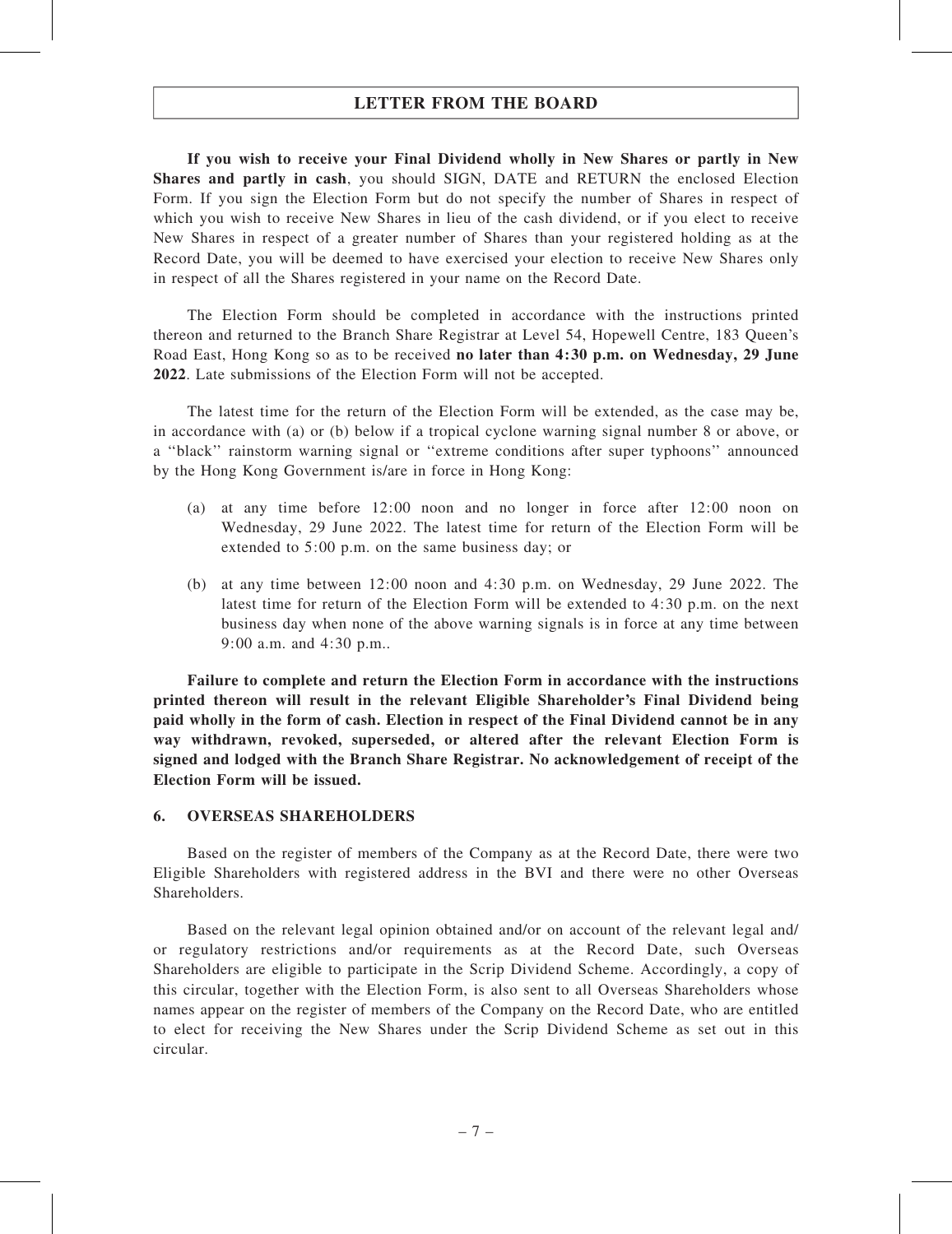This circular and the Election Form will not be registered or filed under the securities laws or equivalent legislation of any jurisdiction. No Overseas Shareholder receiving a copy of this circular and/or the Election Form in any territory outside Hong Kong may treat the same as an invitation to participate in the Scrip Dividend Scheme unless such invitation could lawfully be made to him/her/it without the Company having to comply with any registration or other requirements or formalities in the relevant jurisdiction. Shareholders residing in a jurisdiction where it would be illegal for the Company to make such an invitation will be deemed to have received this circular and/or the Election Form for information only.

Notwithstanding the enquiries made by the Company with its legal advisers, it is the responsibility of any Overseas Shareholder wishing to receive New Shares for the Final Dividend to satisfy himself/herself/itself as to full observance of the laws of any relevant jurisdiction, including obtaining any governmental or other consents or observing any requirement or formality which may be required. Persons who receive New Shares in lieu of cash dividend must also comply with any restrictions on the resale of Shares which may apply outside Hong Kong. Overseas Shareholders who are in any doubt as to their positions should consult their own professional advisers.

#### 7. CONDITIONS OF THE SCRIP DIVIDEND SCHEME

The Scrip Dividend Scheme is conditional upon the Listing Committee of the Stock Exchange granting the listing of, and permission to deal in, the New Shares to be issued pursuant to the Scrip Dividend Scheme. In the unlikely event that the aforementioned condition is not satisfied, the Scrip Dividend Scheme will not become effective and the Election Forms will be void, and the Final Dividend will then be paid wholly in cash.

#### 8. STOCK EXCHANGE LISTING, CLEARING AND SETTLEMENT

Application has been made to the Listing Committee of the Stock Exchange for the grant of the listing of, and permission to deal in, the New Shares. It is expected that the cheques for cash dividends and certificates for the New Shares (in case the Eligible Shareholders have elected to receive part or all of their Final Dividend in the form of New Shares) will be sent by ordinary mail to Eligible Shareholders at their own risk on or about Wednesday, 13 July 2022. One share certificate will be issued for all New Shares an Eligible Shareholder is entitled to. The first day of dealings in the New Shares on the Stock Exchange is expected to be on or about Thursday, 14 July 2022, subject to the proper receipt of the definitive certificates for the New Shares by the relevant Eligible Shareholders.

The Shares are listed on and dealt in the Stock Exchange. No part of the share capital of the Company is listed or dealt in on any other stock exchange and the Company is not currently seeking to list its securities on any other stock exchange.